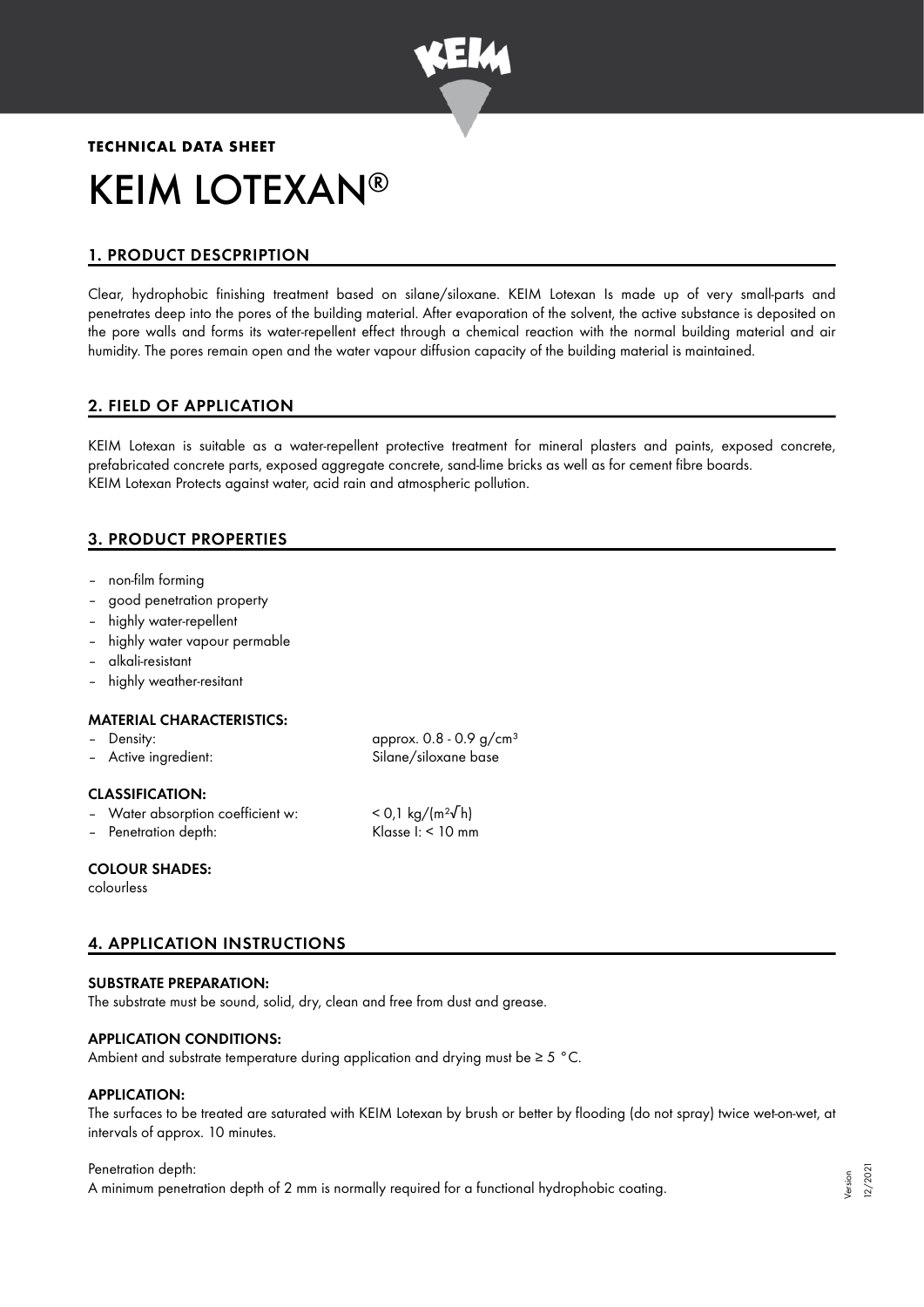## **TECHNICAL DATA SHEET – KEIM LOTEXAN®**

#### Note:

KEIM Purkristalat coatings can be treated with KEIM Lotexan 8 days after the final coat at the earliest.

#### DRYING TIME:

At higher relative humidity, layer thicknesses and/or lower temperatures, drying is delayed accordingly.

## CONSUMPTION:

approx.  $0.2 - 0.8$   $1/m<sup>2</sup>$  for two coatings.

These material consumption values are guide values for smooth substrates. Exact consumption values must be determined by means of test areas.

## CLEANING OF TOOLS:

Clean immediately with water and some drops of detergent.

## 5. PACKAGING

| <b>Container content</b> | Unit of measure | Quantity on pallet | Type of container |
|--------------------------|-----------------|--------------------|-------------------|
|                          |                 |                    | metal canister    |
|                          |                 | 100                | metal canister    |

## 6. STORAGE

| max. storage time | Storage conditions                                                                                 |
|-------------------|----------------------------------------------------------------------------------------------------|
| 12 months         | cool<br>dry<br>frost-free<br>protected from heat and direct sun.<br>keep container tightly sealed. |

## STORAGE INFORMATION:

The ingress of moisture must be avoided. Flammable substance. Store separately. Keep away from oxidising agents, sparks, heat and open flames.

#### 7. DISPOSAL

For disposal information refer to section 13 of the safety data sheet.

EC WASTE CODE: Waste code: 14 06 03\*

## 8. SAFETY INSTRUCTIONS

Please, refer to the Material Safety Data Sheet.

#### GISCODE:

GIS code: BSL 50